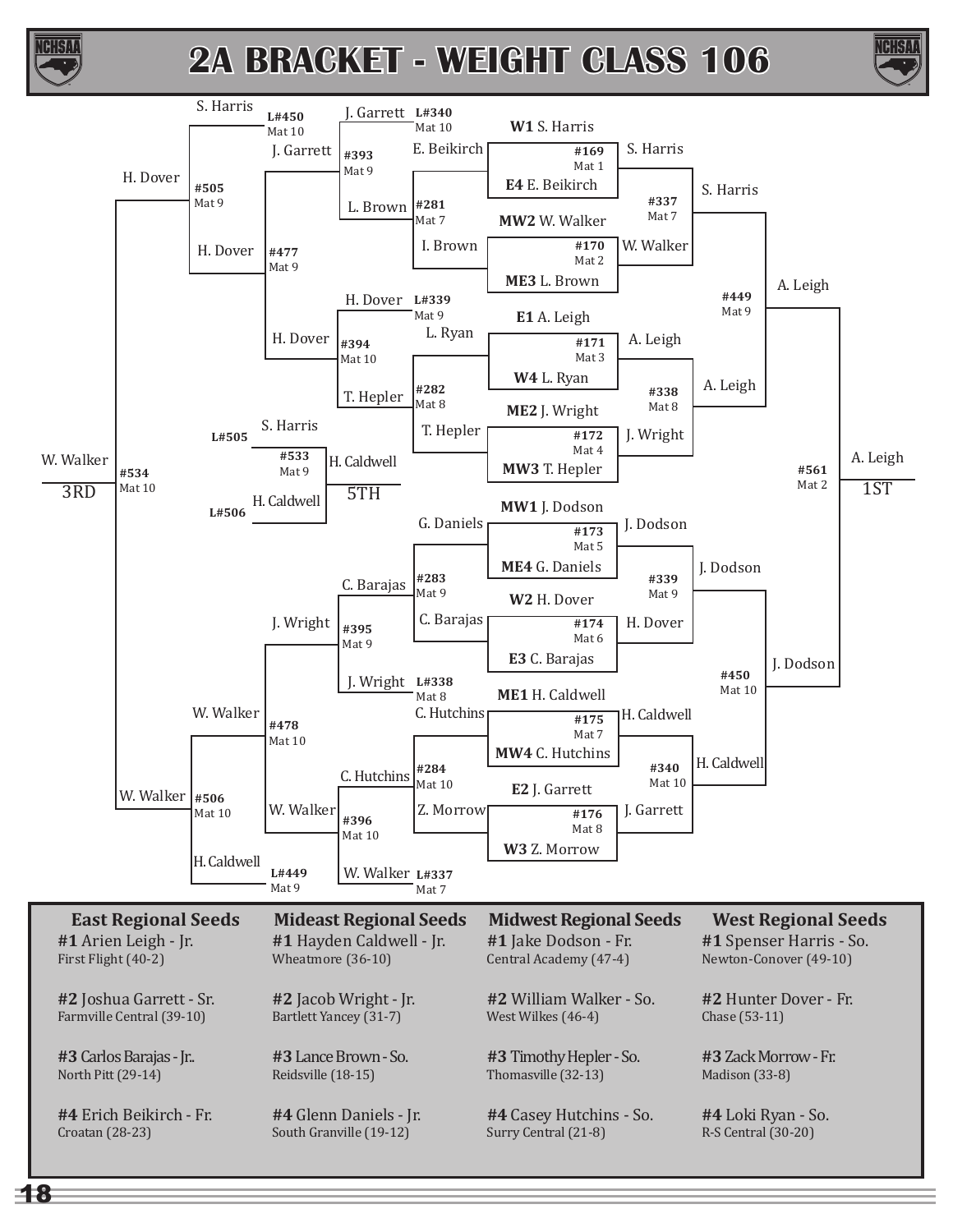



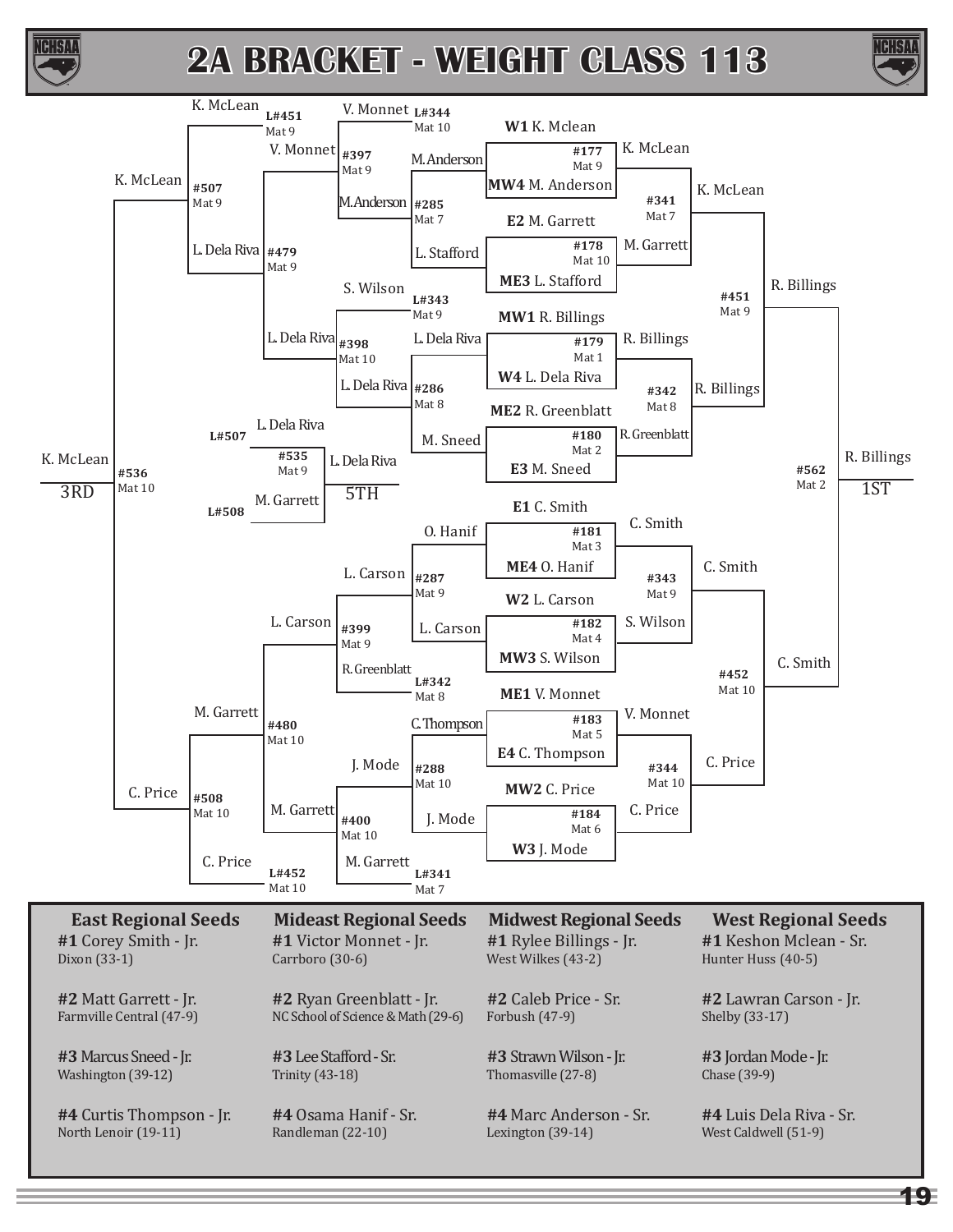



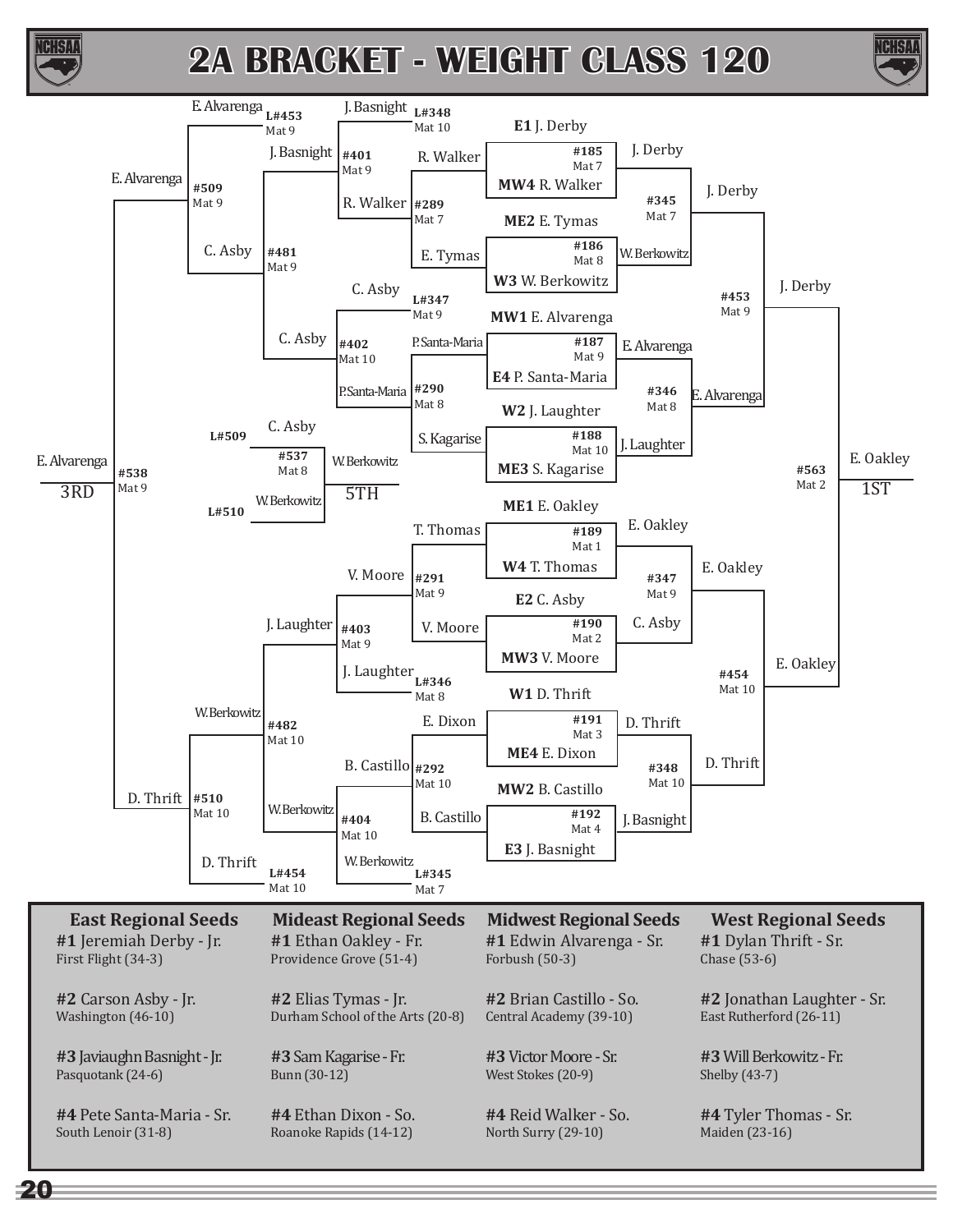



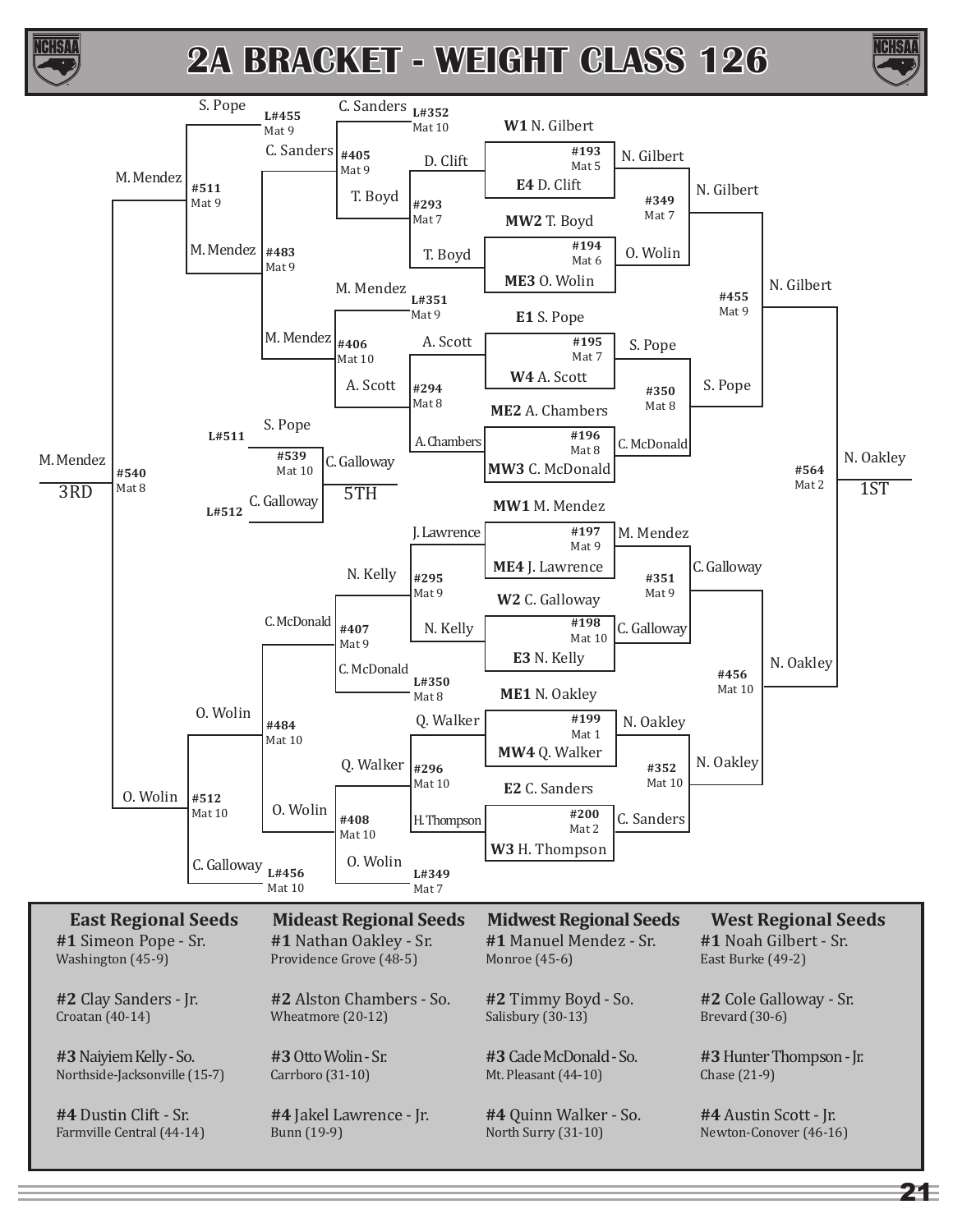



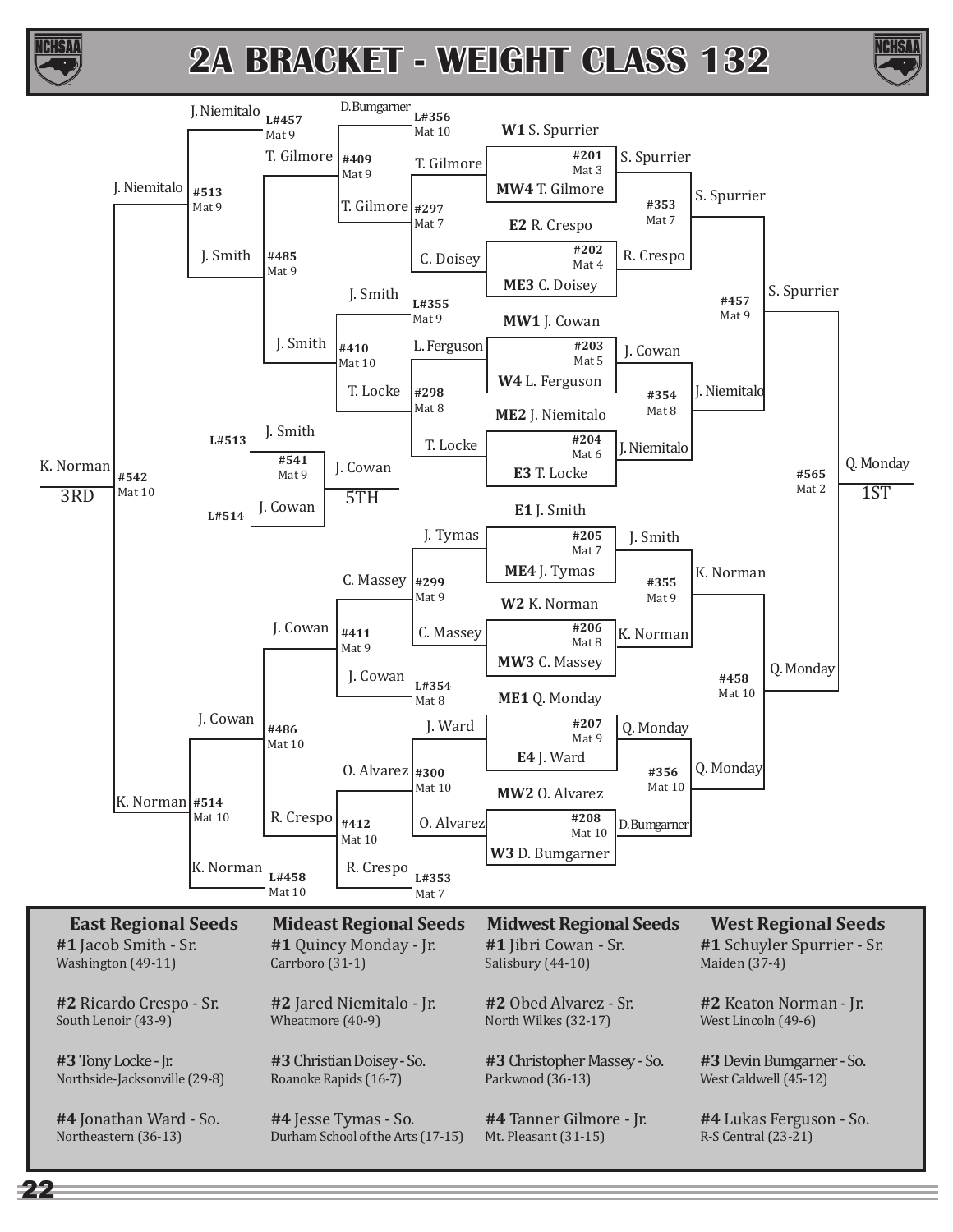



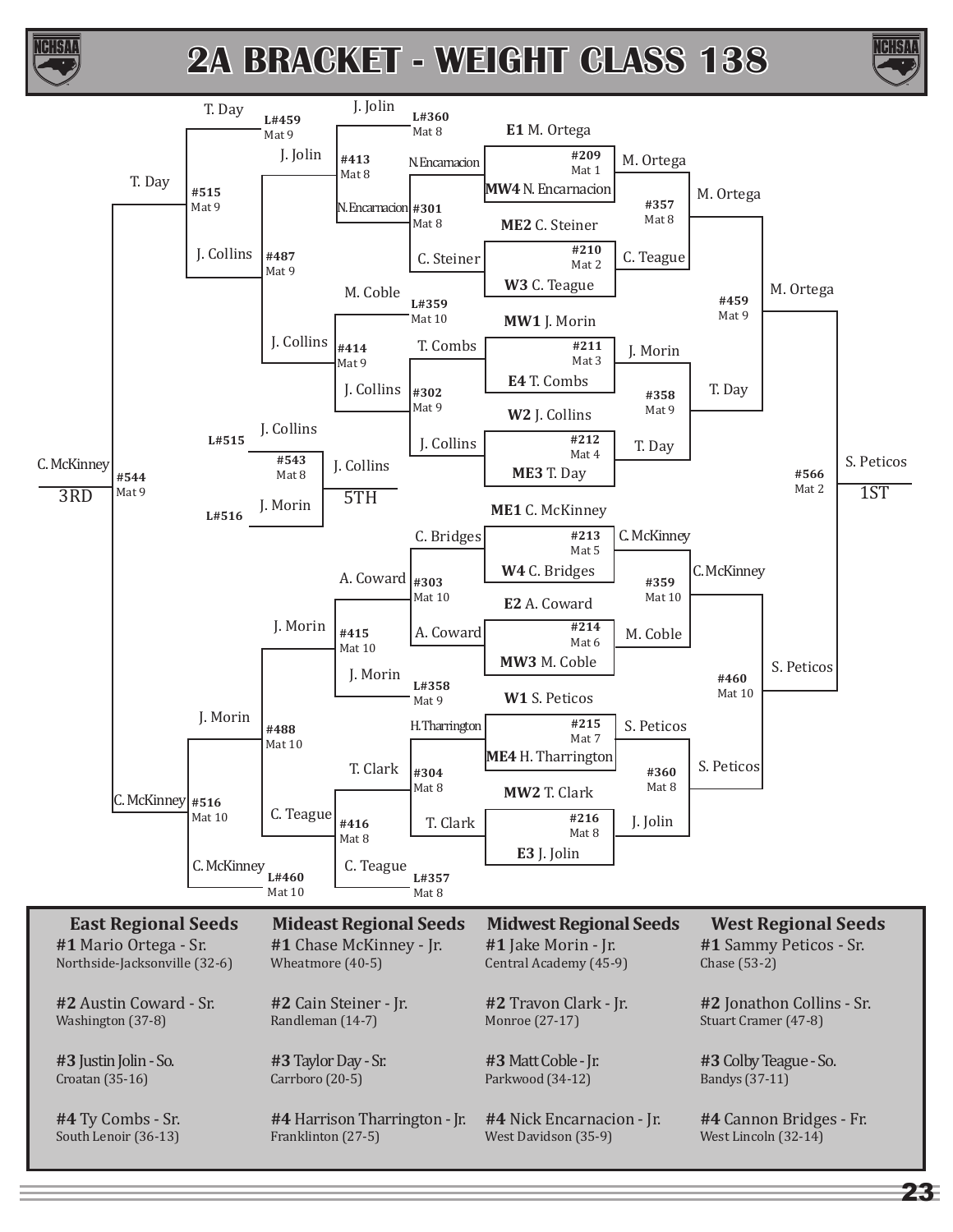





24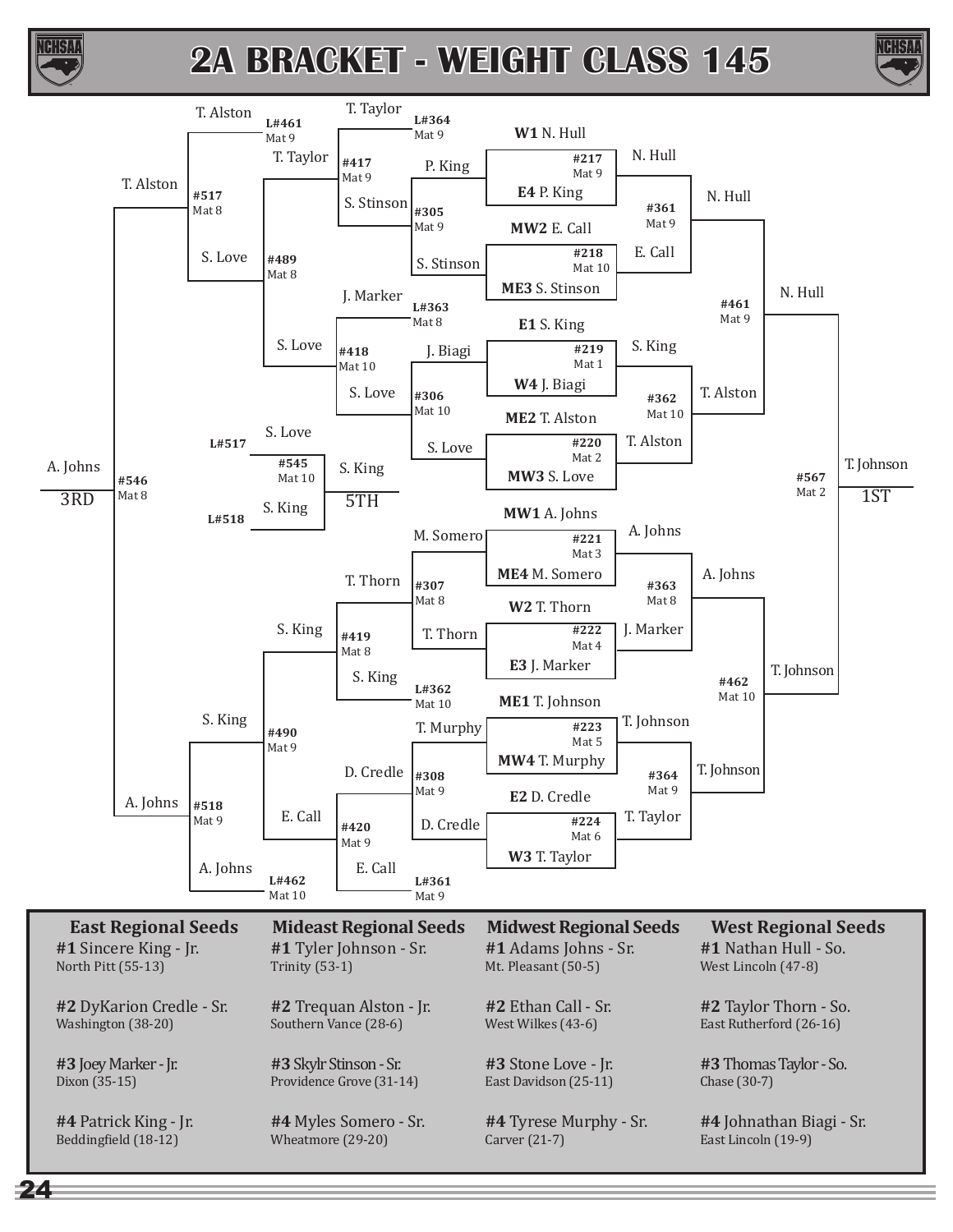



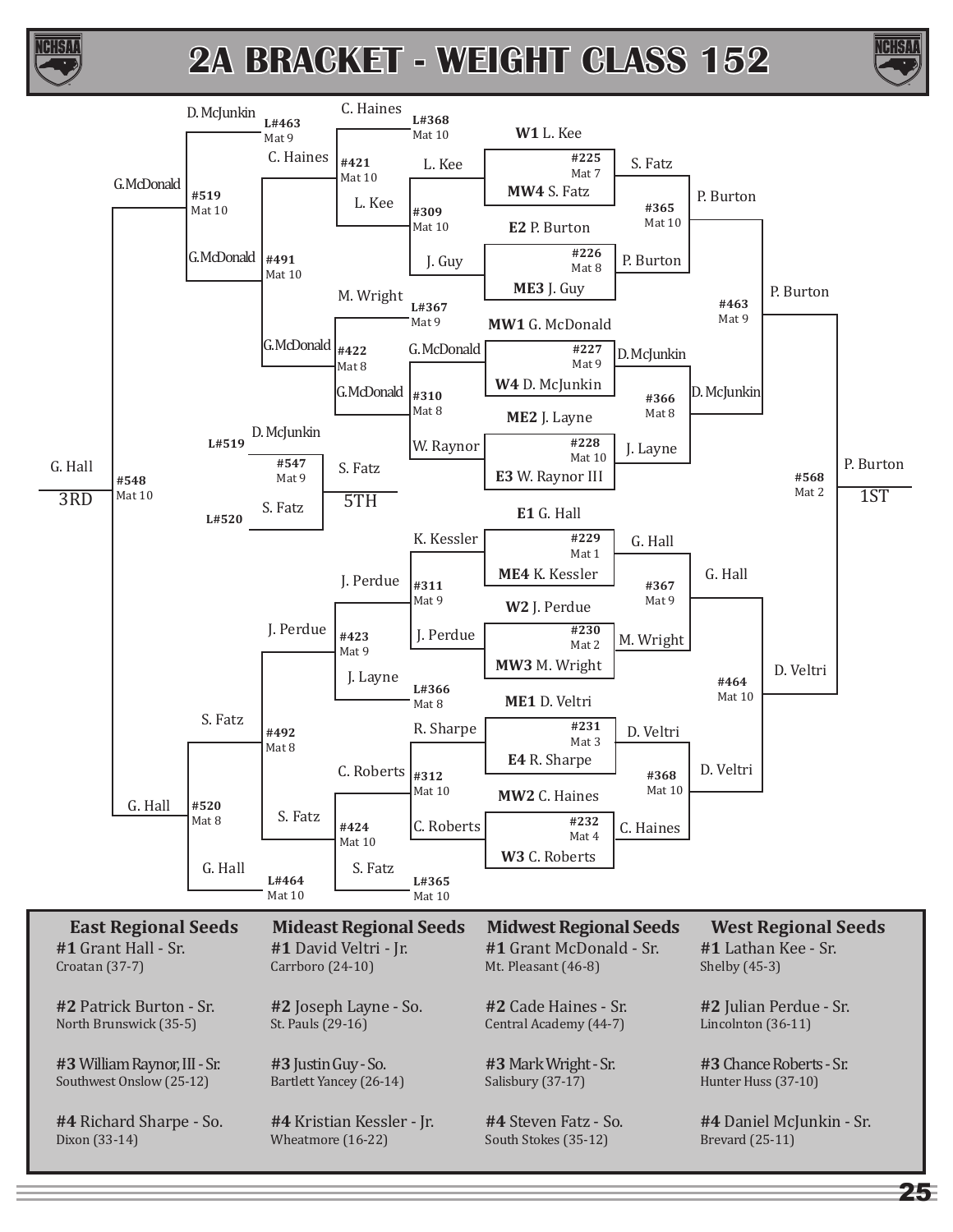





26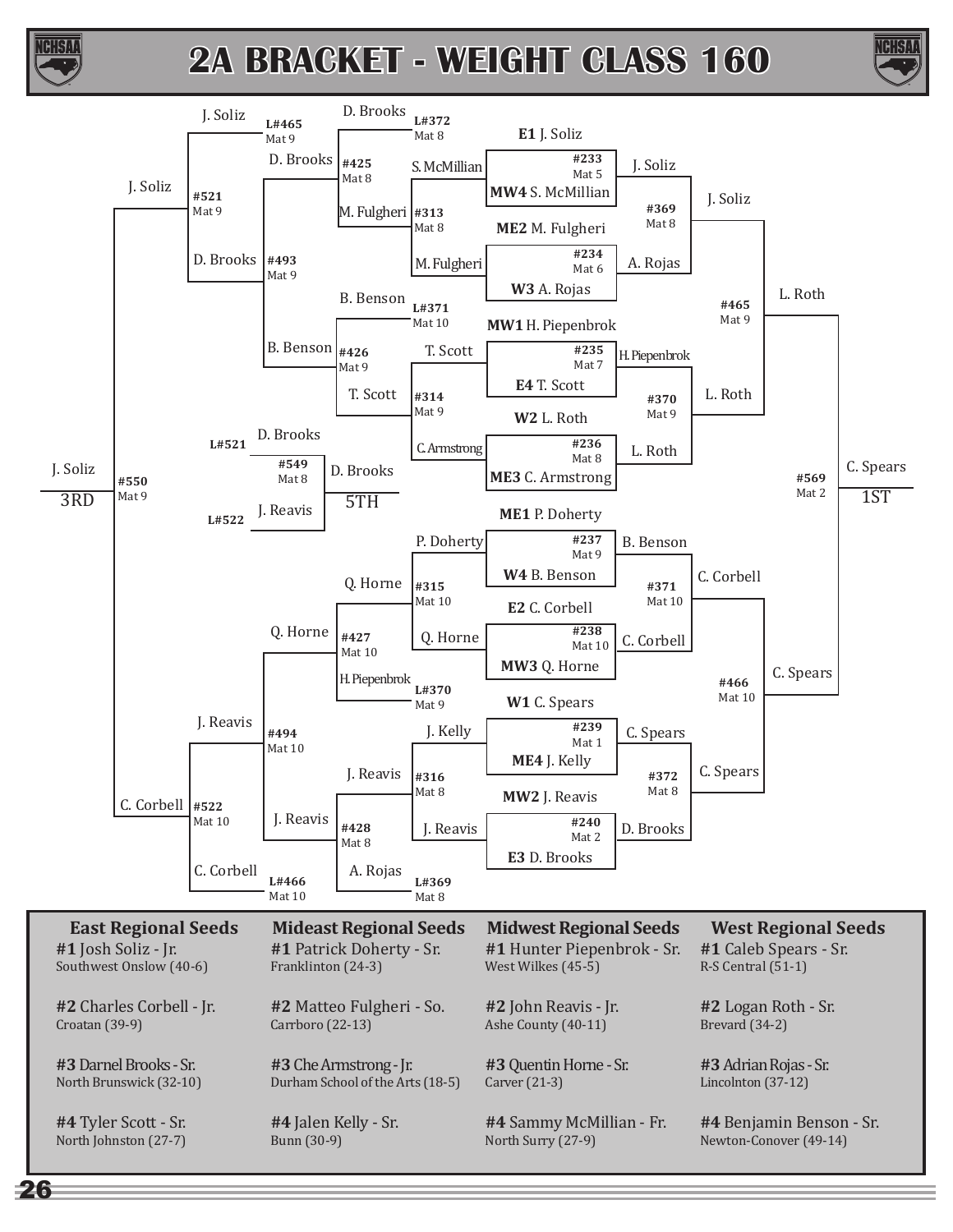



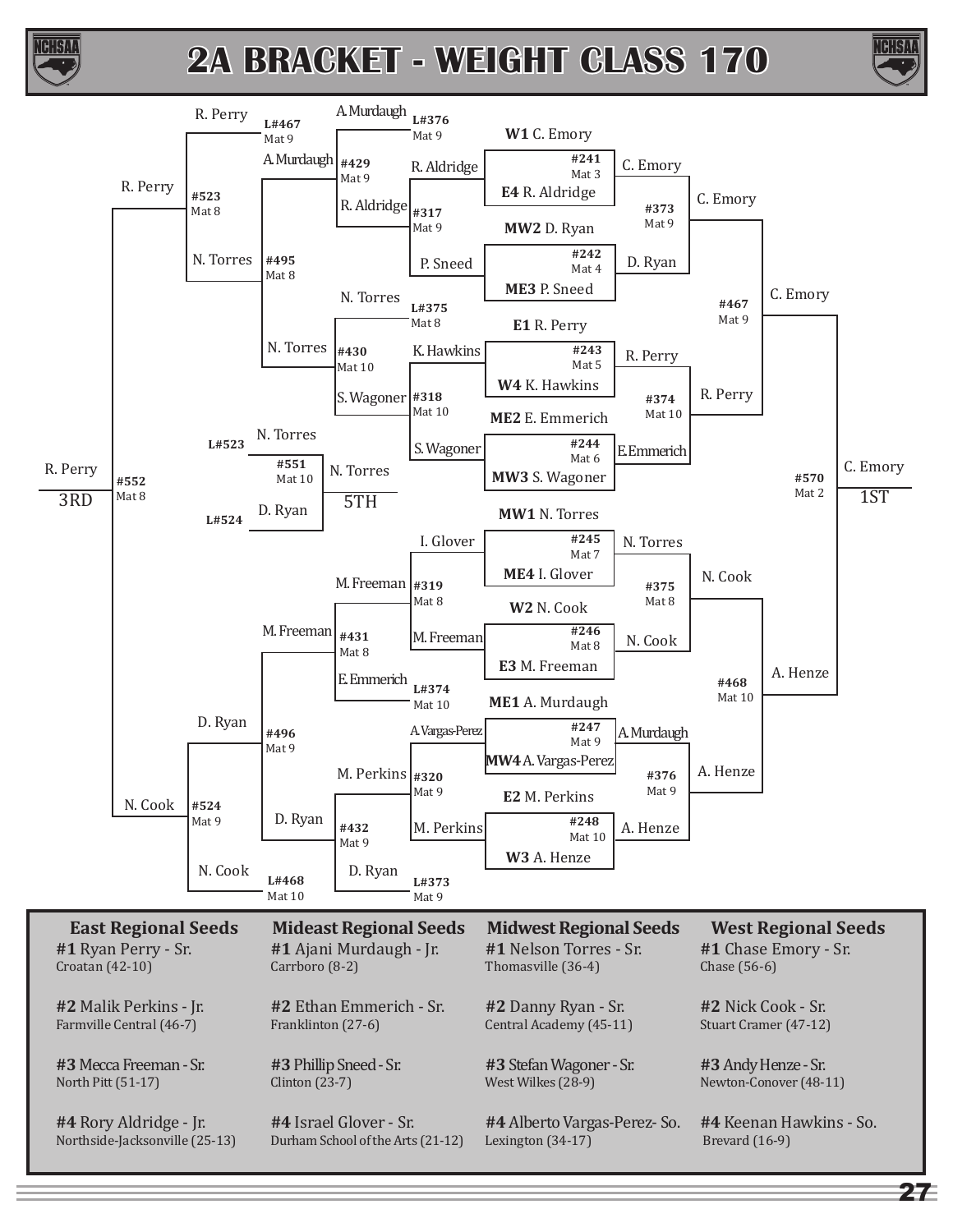



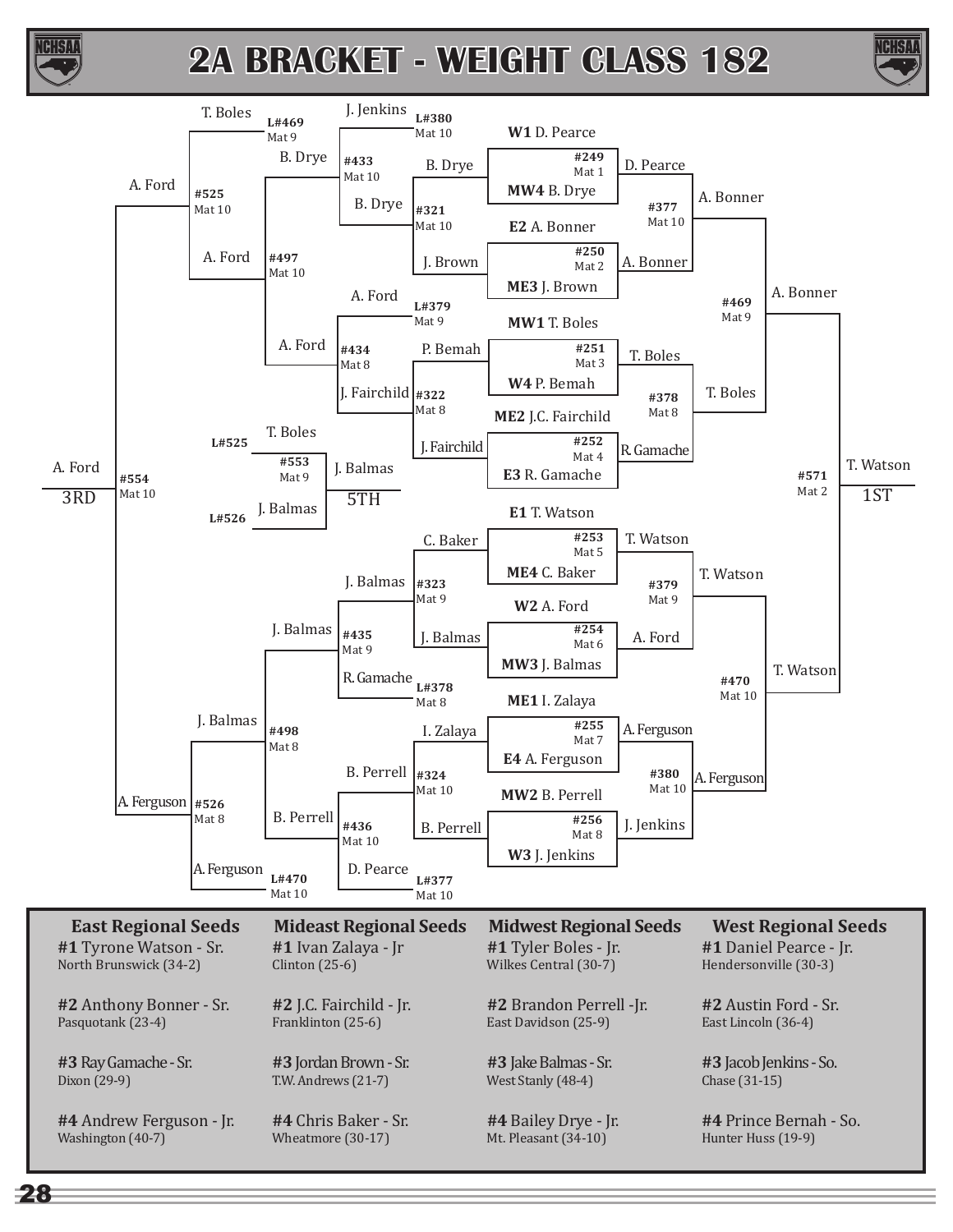



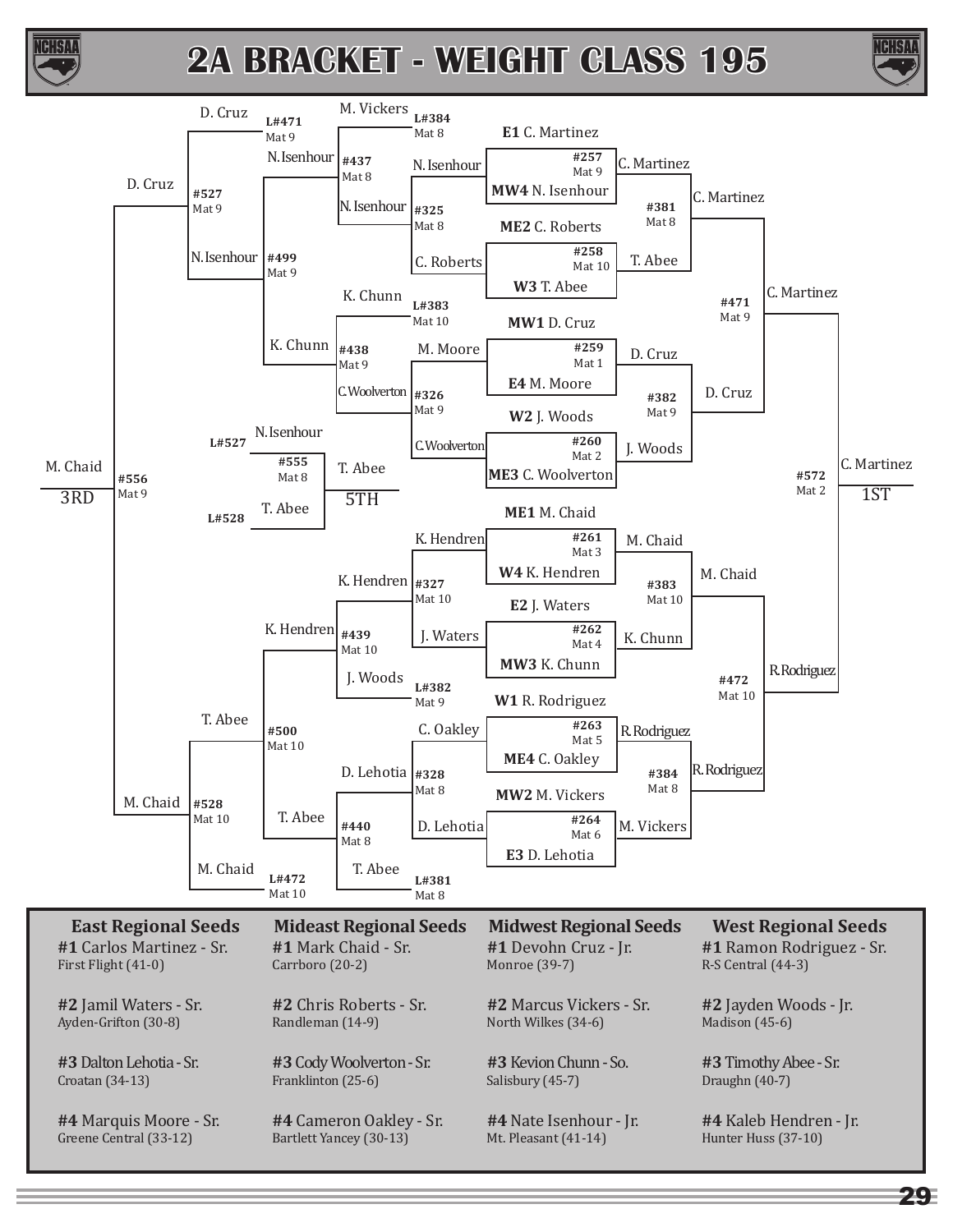